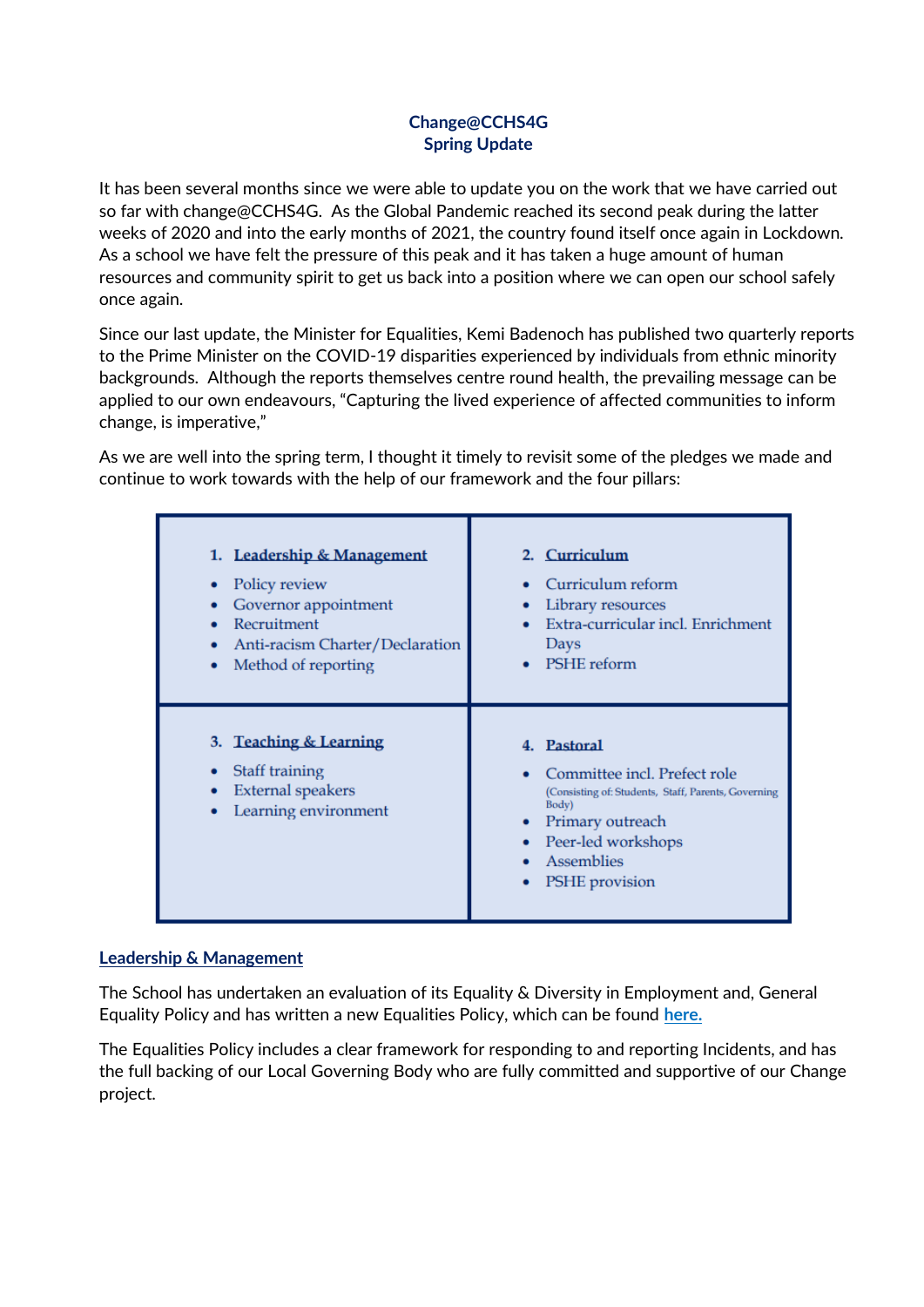## **Curriculum**

### Curriculum Reform in English

In English the following changes have been made to the curriculum:

In Year 7: The department has reinstated *Noughts and Crosses*, by Malorie Blackman as a summer term novel reader - a novel which deals directly with racial identity and racial inequality and privilege.

In Year 8: The English department has devised a new unit called 'Many Voices' which is taught at the beginning of the year. Mrs Watt and Mr Copper have curated a new poetry booklet featuring works by BAME writers to be studied within the context of racial and cultural identity both globally and within Britain. This selection of poems includes works from Maya Angelou who has recently been adopted as a House figurehead, and the GCSE poem *'Checkin out me history'* by John Agard which deals explicitly with the decolonisation of the UK curriculum.

In Year 9 the department have included the stories of non-white soldiers in their new First World War poetry unit and developed the contextual discussion around the study of Of Mice and Men.

The department recently provided an enrichment lecture by Dr Terri Ochiagha from RHUL on postcolonial theory, Achebe and Conrad, which was well attended and in the summer months, prefects publish the BLM themed edition of the Eyrehead.

Mr Carter and Mr Copper will shortly attend 'anti-racist Shakespeare' a training session facilitated by The Globe to support the teaching of Othello.

#### Library Resources

Mrs Martin and the Library Prefects have worked on collating educational reading material and producing Newletter articles to raise awareness. Students are able to access the School library's **Black Lives Matter Reading Lis[t HERE.](http://library.cchs.essex.sch.uk:8380/oliver/home/search?search=%5B%5D&facets=%5B%7B%22field%22%3A%22topiclist%22%2C%22terms%22%3A%5B%22Black%20Lives%20Matter%22%5D%7D%5D&useListInput=false&isReloadFacets=true&searchField=KEYWORD&searchTerm=&origin=readingLists)** 

## **Teaching & Learning**

We have continued to work with Equality and Diversity to put together further training materials for when staff return. They have provided us with a CCHS Equality and Diversity Calendar which helps raise awareness of celebrations from across many faiths and religious beliefs, as well as drawing our attention to global and national awareness days. A copy of the calendar can be found here

#### **Pastoral**

In November of last year, I was privileged to receive many applications applying for the position of Change & Diversity Prefect from both Year 12 and Year 10 students. I was not at all surprised by the vision and passion that came through, but I was completely overwhelmed by their selflessness. Everything written was about wanting to improve things for others.

I am delighted to introduce our Year 12 Change & Diversity Prefects:

Anoushka, Serena, Eliora, Simran, and Tanitoluwa

And our Year 10 Change & Diversity Prefects:

Lola, Zara, Akshada, Mehar, Stephanie, Rhythm, Martha, Asmaa, Sithuli, Nia, Pavan and Thamara